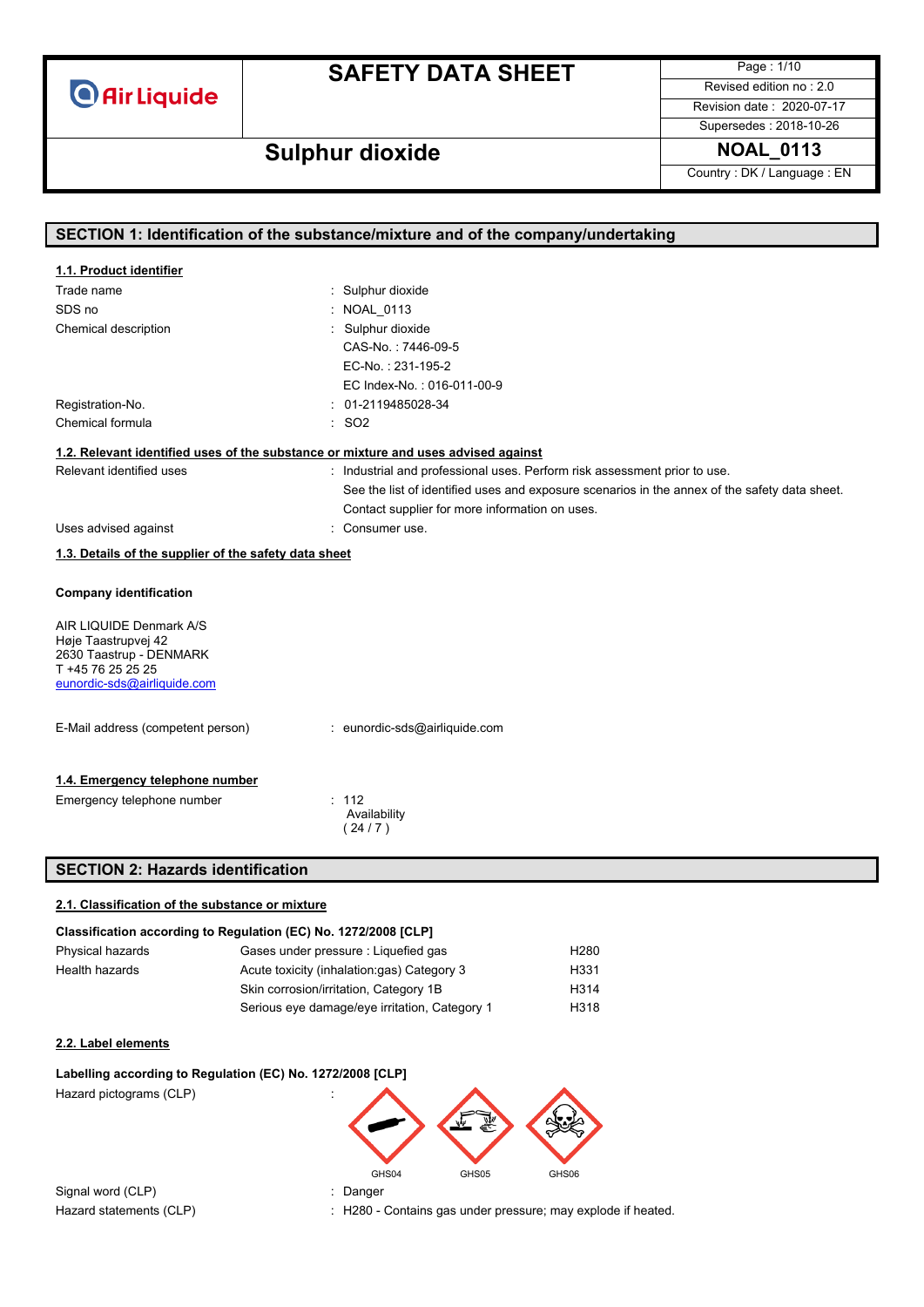**O** Air Liquide

# **SAFETY DATA SHEET**

Page : 2/10 Revised edition no : 2.0 Revision date : 2020-07-17

# **Sulphur dioxide NOAL\_0113**

Country : DK / Language : EN

Supersedes : 2018-10-26

|                                | H331 - Toxic if inhaled                                                                                                                                                                          |
|--------------------------------|--------------------------------------------------------------------------------------------------------------------------------------------------------------------------------------------------|
|                                | H314 - Causes severe skin burns and eye damage.                                                                                                                                                  |
| Precautionary statements (CLP) |                                                                                                                                                                                                  |
|                                | - Prevention : P271 - Use only outdoors or in a well-ventilated area.                                                                                                                            |
|                                | P260 - Do not breathe dust/fume/gas/mist/vapours/spray.                                                                                                                                          |
|                                | P264 - Wash hands, forearms and face thoroughly after handling.                                                                                                                                  |
|                                | P280 - Wear protective gloves, protective clothing, eye protection, face protection.                                                                                                             |
|                                | - Response : P301+P330+P331 - IF SWALLOWED: rinse mouth. Do NOT induce vomiting.                                                                                                                 |
|                                | P305+P351+P338 - IF IN EYES: Rinse cautiously with water for several minutes. Remove<br>contact lenses, if present and easy to do. Continue rinsing.                                             |
|                                | P321 - Specific treatment (see supplemental first aid instruction on this label)                                                                                                                 |
|                                | P303+P361+P353 - IF ON SKIN (or hair): Take off immediately all contaminated clothing.<br>Rinse skin with water/shower                                                                           |
|                                | P304+P340 - IF INHALED: Remove person to fresh air and keep comfortable for breathing.                                                                                                           |
|                                | P310 - Immediately call a POISON CENTER or doctor.                                                                                                                                               |
|                                | - Storage : P403+P233 - Store in a well-ventilated place. Keep container tightly closed.                                                                                                         |
|                                | P410+P403 - Protect from sunlight. Store in a well-ventilated place.                                                                                                                             |
|                                | P405 - Store locked up.                                                                                                                                                                          |
|                                | - Disposal considerations : P501 - Dispose of contents/container to hazardous or special waste collection point, in<br>accordance with local, regional, national and/or international regulation |
|                                |                                                                                                                                                                                                  |

### **2.3. Other hazards**

: None.

### **SECTION 3: Composition/information on ingredients**

### **3.1. Substances**

| Name            | <b>Product identifier</b>                                                                                       | Composition<br>IV-%1: | <b>Classification according to</b><br><b>Regulation (EC) No. 1272/2008 [CLP]</b>                           |
|-----------------|-----------------------------------------------------------------------------------------------------------------|-----------------------|------------------------------------------------------------------------------------------------------------|
| Sulphur dioxide | (CAS-No.) 7446-09-5<br>(EC-No.) 231-195-2<br>(EC Index-No.) 016-011-00-9<br>(Registration-No.) 01-2119485028-34 | 100                   | Press. Gas (Lig.), H280<br>Acute Tox. 3 (Inhalation: qas), H331<br>Skin Corr. 1B, H314<br>Eye Dam. 1, H318 |

*Contains no other components or impurities which will influence the classification of the product.*

 : Not established. **3.2. Mixtures** 

### **SECTION 4: First aid measures**

### **4.1. Description of first aid measures**

| - Inhalation                 | : Remove victim to uncontaminated area wearing self contained breathing apparatus. Keep<br>victim warm and rested. Call a doctor. Perform cardiopulmonary resuscitation if breathing<br>stopped.                   |
|------------------------------|--------------------------------------------------------------------------------------------------------------------------------------------------------------------------------------------------------------------|
| - Skin contact               | : Remove contaminated clothing. Drench affected area with water for at least 15 minutes.<br>In case of frostbite spray with water for at least 15 minutes. Apply a sterile dressing. Obtain<br>medical assistance. |
| - Eye contact<br>- Ingestion | Immediately flush eyes thoroughly with water for at least 15 minutes.<br>Ingestion is not considered a potential route of exposure.                                                                                |
|                              |                                                                                                                                                                                                                    |

**4.2. Most important symptoms and effects, both acute and delayed**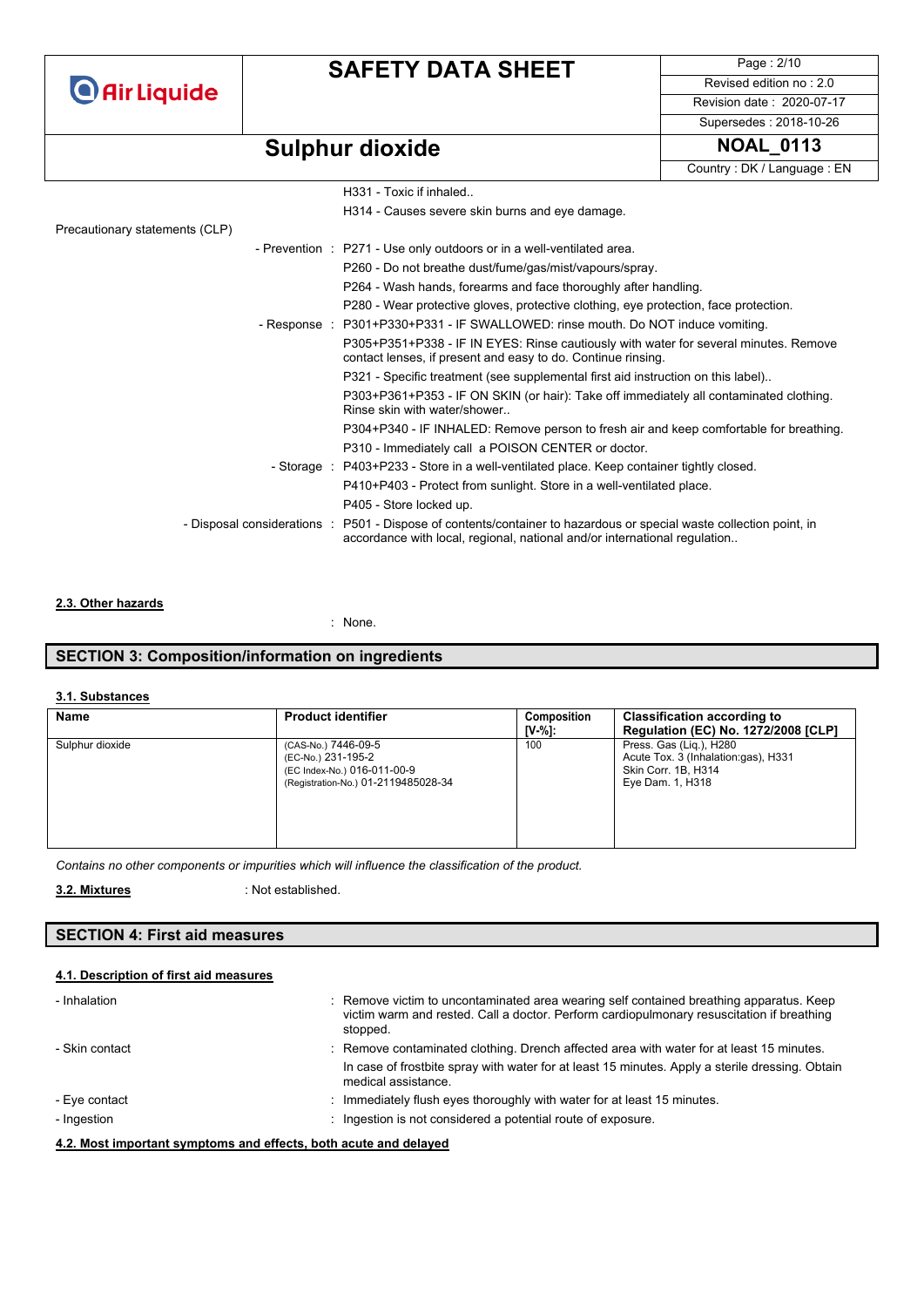**O** Air Liquide

# **SAFETY DATA SHEET**

Page : 3/10 Revised edition no : 2.0 Revision date : 2020-07-17

Supersedes : 2018-10-26

# **Sulphur dioxide NOAL\_0113**

Country : DK / Language : EN

: May cause severe chemical burns to skin and cornea. Suitable first-aid treatment should be immediately available. Seek medical advice before using product. Prolonged exposure to small concentrations may result in pulmonary oedema.

Material is destructive to tissue of the mucuous membranes and upper respiratory tract. Cough, shortness of breath, headache, nausea.

Refer to section 11.

### **4.3. Indication of any immediate medical attention and special treatment needed**

- : Obtain medical assistance.
	- Treat with corticosteroid spray as soon as possible after inhalation.

### **SECTION 5: Firefighting measures**

#### **5.1. Extinguishing media**

| - Suitable extinguishing media<br>- Unsuitable extinguishing media | : Water spray or fog.<br>: Do not use water jet to extinguish.                                                                                                                                                                                                                                                    |
|--------------------------------------------------------------------|-------------------------------------------------------------------------------------------------------------------------------------------------------------------------------------------------------------------------------------------------------------------------------------------------------------------|
| 5.2. Special hazards arising from the substance or mixture         |                                                                                                                                                                                                                                                                                                                   |
| Specific hazards                                                   | : Exposure to fire may cause containers to rupture/explode.                                                                                                                                                                                                                                                       |
| Hazardous combustion products                                      | : None that are more hazardous than the product itself.                                                                                                                                                                                                                                                           |
| 5.3. Advice for firefighters                                       |                                                                                                                                                                                                                                                                                                                   |
| Specific methods                                                   | : Use fire control measures appropriate for the surrounding fire. Exposure to fire and heat<br>radiation may cause gas receptacles to rupture. Cool endangered receptacles with water spray<br>jet from a protected position. Prevent water used in emergency cases from entering sewers and<br>drainage systems. |
|                                                                    | If possible, stop flow of product.                                                                                                                                                                                                                                                                                |
|                                                                    | Use water spray or fog to knock down fire fumes if possible.                                                                                                                                                                                                                                                      |
|                                                                    | Move containers away from the fire area if this can be done without risk.                                                                                                                                                                                                                                         |
| Special protective equipment for fire fighters                     | Wear gas tight chemically protective clothing in combination with self contained breathing<br>apparatus.                                                                                                                                                                                                          |
|                                                                    | Standard EN 943-2: Protective clothing against liquid and gaseous chemicals, aerosols and<br>solid particles. Gas-tight chemical protective suits for emergency teams.                                                                                                                                            |
|                                                                    | Standard EN 137 - Self-contained open-circuit compressed air breathing apparatus with full<br>face mask.                                                                                                                                                                                                          |

### **SECTION 6: Accidental release measures**

#### **6.1. Personal precautions, protective equipment and emergency procedures**

|                                | : Try to stop release.                                                                                         |
|--------------------------------|----------------------------------------------------------------------------------------------------------------|
|                                | Evacuate area.                                                                                                 |
|                                | Monitor concentration of released product.                                                                     |
|                                | Wear self-contained breathing apparatus when entering area unless atmosphere is proved to<br>be safe.          |
|                                | Use chemically protective clothing.                                                                            |
|                                | Ensure adequate air ventilation.                                                                               |
|                                | Prevent from entering sewers, basements and workpits, or any place where its accumulation<br>can be dangerous. |
|                                | Act in accordance with local emergency plan.                                                                   |
|                                | Stay upwind.                                                                                                   |
| 6.2. Environmental precautions |                                                                                                                |
|                                | : Reduce vapour with fog or fine water spray.                                                                  |
|                                | Try to stop release.                                                                                           |

**6.3. Methods and material for containment and cleaning up**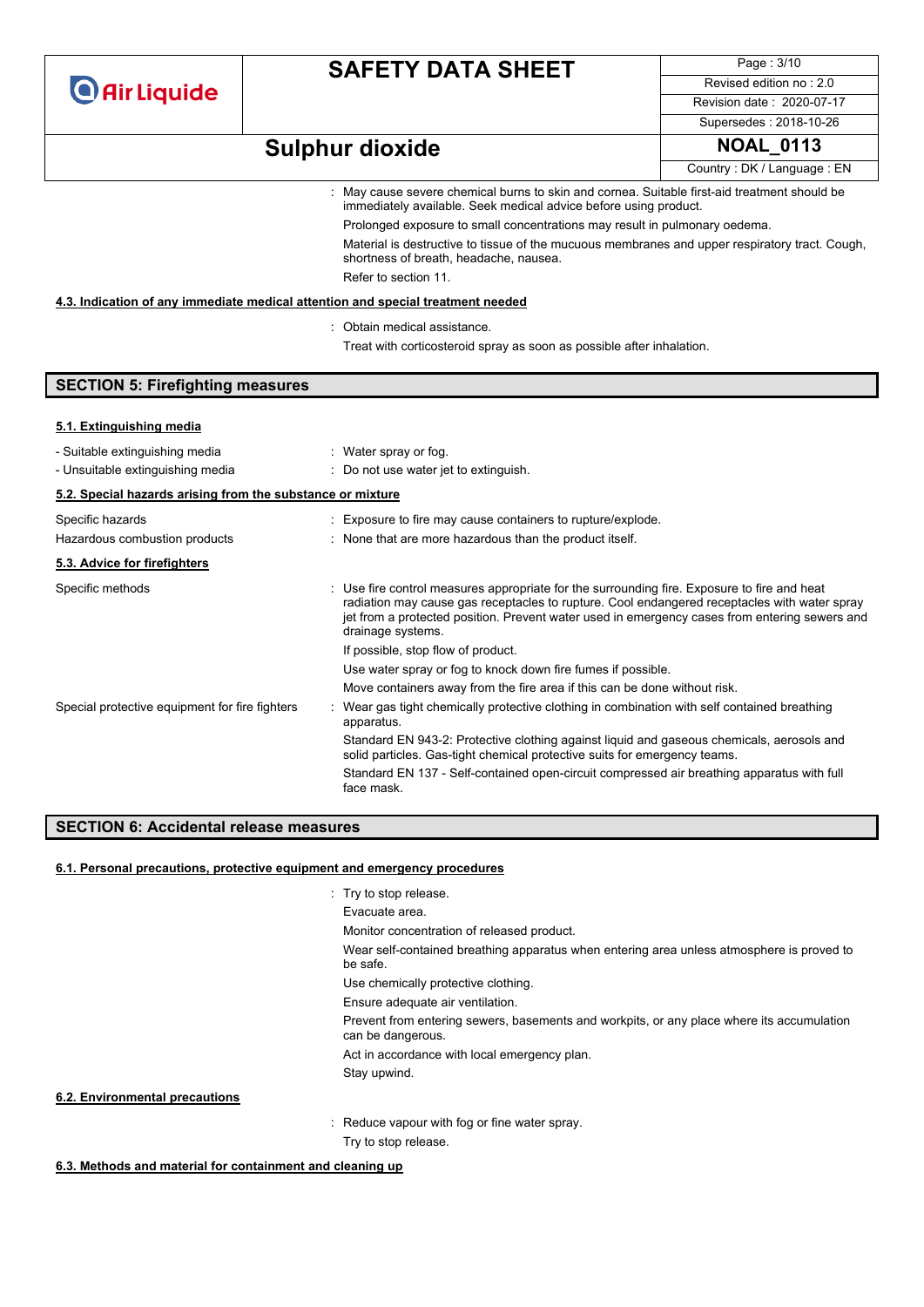|                                                                   | <b>SAFETY DATA SHEET</b>                               |                                                                                                                                              | Page: 4/10                                                                                        |  |
|-------------------------------------------------------------------|--------------------------------------------------------|----------------------------------------------------------------------------------------------------------------------------------------------|---------------------------------------------------------------------------------------------------|--|
| <b>O</b> Air Liquide                                              |                                                        |                                                                                                                                              |                                                                                                   |  |
|                                                                   |                                                        |                                                                                                                                              | Revision date: 2020-07-17                                                                         |  |
|                                                                   |                                                        |                                                                                                                                              | Supersedes: 2018-10-26                                                                            |  |
|                                                                   | <b>Sulphur dioxide</b>                                 |                                                                                                                                              | <b>NOAL_0113</b>                                                                                  |  |
|                                                                   |                                                        |                                                                                                                                              | Country: DK / Language: EN                                                                        |  |
|                                                                   | : Hose down area with water.                           |                                                                                                                                              |                                                                                                   |  |
|                                                                   |                                                        | Keep area evacuated and free from ignition sources until any spilled liquid has evaporated                                                   |                                                                                                   |  |
|                                                                   | (ground free from frost).                              |                                                                                                                                              |                                                                                                   |  |
|                                                                   |                                                        | Wash contaminated equipment or sites of leaks with copious quantities of water.                                                              |                                                                                                   |  |
| 6.4. Reference to other sections                                  |                                                        |                                                                                                                                              |                                                                                                   |  |
|                                                                   | $:$ See also sections 8 and 13.                        |                                                                                                                                              |                                                                                                   |  |
|                                                                   |                                                        |                                                                                                                                              |                                                                                                   |  |
| <b>SECTION 7: Handling and storage</b>                            |                                                        |                                                                                                                                              |                                                                                                   |  |
|                                                                   |                                                        |                                                                                                                                              |                                                                                                   |  |
| 7.1. Precautions for safe handling                                |                                                        |                                                                                                                                              |                                                                                                   |  |
| Safe use of the product                                           |                                                        | The product must be handled in accordance with good industrial hygiene and safety                                                            |                                                                                                   |  |
|                                                                   | procedures.                                            |                                                                                                                                              |                                                                                                   |  |
|                                                                   |                                                        | Only experienced and properly instructed persons should handle gases under pressure.                                                         |                                                                                                   |  |
|                                                                   |                                                        | Consider pressure relief device(s) in gas installations.                                                                                     |                                                                                                   |  |
|                                                                   | Do not smoke while handling product.                   | Ensure the complete gas system was (or is regularily) checked for leaks before use.                                                          |                                                                                                   |  |
|                                                                   |                                                        | Avoid exposure, obtain special instructions before use.                                                                                      |                                                                                                   |  |
|                                                                   |                                                        |                                                                                                                                              | Use only properly specified equipment which is suitable for this product, its supply pressure and |  |
|                                                                   |                                                        | temperature. Contact your gas supplier if in doubt.                                                                                          |                                                                                                   |  |
|                                                                   |                                                        | Installation of a cross purge assembly between the cylinder and the regulator is recommended.                                                |                                                                                                   |  |
|                                                                   | system is placed out of service.                       |                                                                                                                                              | Purge system with dry inert gas (e.g. helium or nitrogen) before gas is introduced and when       |  |
|                                                                   |                                                        | Avoid suck back of water, acid and alkalis.                                                                                                  |                                                                                                   |  |
|                                                                   | Do not breathe gas.                                    |                                                                                                                                              |                                                                                                   |  |
|                                                                   | Avoid release of product into atmosphere.              |                                                                                                                                              |                                                                                                   |  |
| Safe handling of the gas receptacle                               | : Refer to supplier's container handling instructions. |                                                                                                                                              |                                                                                                   |  |
|                                                                   | Do not allow backfeed into the container.              |                                                                                                                                              |                                                                                                   |  |
|                                                                   |                                                        | Protect cylinders from physical damage; do not drag, roll, slide or drop.                                                                    | When moving cylinders, even for short distances, use a cart (trolley, hand truck, etc.) designed  |  |
|                                                                   | to transport cylinders.                                |                                                                                                                                              |                                                                                                   |  |
|                                                                   |                                                        | or bench or placed in a container stand and is ready for use.                                                                                | Leave valve protection caps in place until the container has been secured against either a wall   |  |
|                                                                   |                                                        | If user experiences any difficulty operating valve discontinue use and contact supplier.                                                     |                                                                                                   |  |
|                                                                   |                                                        | Never attempt to repair or modify container valves or safety relief devices.                                                                 |                                                                                                   |  |
|                                                                   |                                                        | Damaged valves should be reported immediately to the supplier.                                                                               |                                                                                                   |  |
|                                                                   |                                                        | Keep container valve outlets clean and free from contaminants particularly oil and water.                                                    |                                                                                                   |  |
|                                                                   | disconnected from equipment.                           |                                                                                                                                              | Replace valve outlet caps or plugs and container caps where supplied as soon as container is      |  |
|                                                                   |                                                        |                                                                                                                                              | Close container valve after each use and when empty, even if still connected to equipment.        |  |
|                                                                   |                                                        | Never attempt to transfer gases from one cylinder/container to another.                                                                      |                                                                                                   |  |
|                                                                   |                                                        | Never use direct flame or electrical heating devices to raise the pressure of a container.                                                   | Do not remove or deface labels provided by the supplier for the identification of the content of  |  |
|                                                                   | the container.                                         |                                                                                                                                              |                                                                                                   |  |
|                                                                   |                                                        | Suck back of water into the container must be prevented.                                                                                     |                                                                                                   |  |
|                                                                   | Open valve slowly to avoid pressure shock.             |                                                                                                                                              |                                                                                                   |  |
| 7.2. Conditions for safe storage, including any incompatibilities |                                                        |                                                                                                                                              |                                                                                                   |  |
|                                                                   |                                                        | : Observe all regulations and local requirements regarding storage of containers.                                                            |                                                                                                   |  |
|                                                                   |                                                        | Containers should not be stored in conditions likely to encourage corrosion.                                                                 |                                                                                                   |  |
|                                                                   |                                                        | Container valve guards or caps should be in place.                                                                                           |                                                                                                   |  |
|                                                                   | falling over.                                          |                                                                                                                                              | Containers should be stored in the vertical position and properly secured to prevent them from    |  |
|                                                                   |                                                        | Stored containers should be periodically checked for general condition and leakage.<br>Keep container below 50°C in a well ventilated place. |                                                                                                   |  |

Store containers in location free from fire risk and away from sources of heat and ignition. Keep away from combustible materials.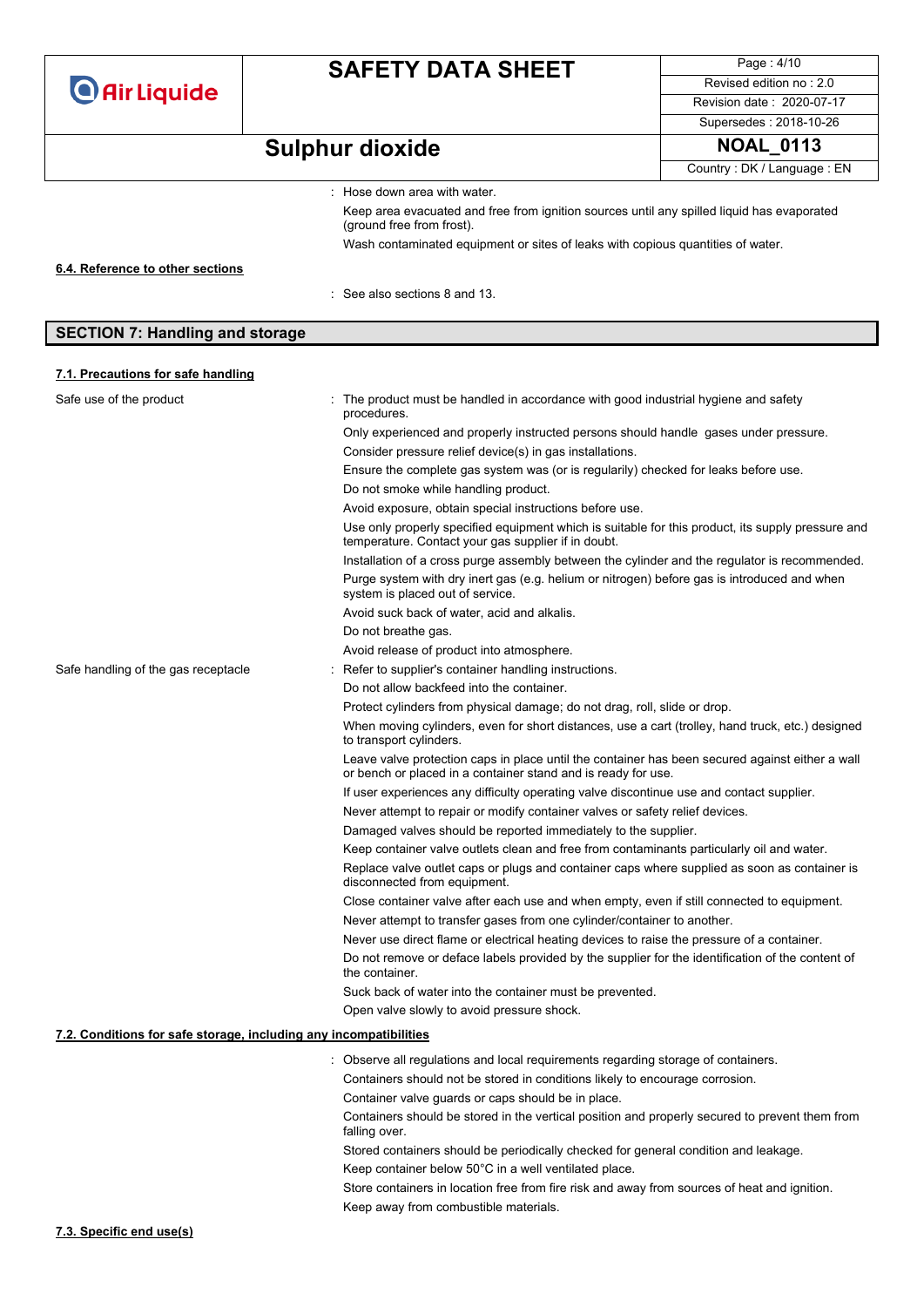

# **SAFETY DATA SHEET**

Page : 5/10 Revised edition no : 2.0

Revision date : 2020-07-17 Supersedes : 2018-10-26

Country : DK / Language : EN

# **Sulphur dioxide NOAL\_0113**

: None.

### **SECTION 8: Exposure controls/personal protection**

#### **8.1. Control parameters**

| Sulphur dioxide (7446-09-5)              |                                                        |                              |  |  |
|------------------------------------------|--------------------------------------------------------|------------------------------|--|--|
| <b>OEL: Occupational Exposure Limits</b> |                                                        |                              |  |  |
| EU                                       | TWA IOELV (EU) 8 h $[mg/m3]$                           | $1.3 \text{ mg/m}^3$         |  |  |
|                                          | TWA IOELV (EU) 8 h [ppm]                               | $0.5$ ppm                    |  |  |
|                                          | STEL IOELV (EU) 15 min [mg/m <sup>3</sup> ]            | $2.7 \text{ mg/m}^3$         |  |  |
|                                          | STEL IOELV (EU) 15 min [ppm]                           | ppm                          |  |  |
|                                          | <b>Notes</b>                                           | SCOEL Recommendations (2009) |  |  |
| Denmark                                  | TWA (DK) OEL 8h [mg/m <sup>3</sup> ]                   | $1.3 \text{ mg/m}^3$         |  |  |
|                                          | TWA (DK) OEL 8h [ppm]                                  | $0.5$ ppm                    |  |  |
|                                          | Anmærkninger (DK)                                      | (1996)                       |  |  |
| Sulphur dioxide (7446-09-5)              |                                                        |                              |  |  |
| <b>OEL: Occupational Exposure Limits</b> |                                                        |                              |  |  |
| EU                                       | TWA IOELV (EU) 8 h $[mg/m3]$                           | $1.3 \text{ mg/m}^3$         |  |  |
|                                          | TWA IOELV (EU) 8 h [ppm]                               | $0.5$ ppm                    |  |  |
|                                          | STEL IOELV (EU) 15 min [mg/m <sup>3</sup> ]            | $2.7 \text{ mg/m}^3$         |  |  |
|                                          | STEL IOELV (EU) 15 min [ppm]                           | 1 ppm                        |  |  |
|                                          | <b>Notes</b>                                           | SCOEL Recommendations (2009) |  |  |
| Denmark                                  | $\overline{\text{TWA}}$ (DK) OEL 8h $\text{[mg/m$^3]}$ | $1.3 \text{ mg/m}^3$         |  |  |
|                                          |                                                        |                              |  |  |
|                                          | TWA (DK) OEL 8h [ppm]                                  | $0.5$ ppm                    |  |  |

| Sulphur dioxide (7446-09-5)             |                      |  |
|-----------------------------------------|----------------------|--|
| DNEL: Derived no effect level (Workers) |                      |  |
| Acute - local effects, inhalation       | $2.7 \text{ mg/m}^3$ |  |
| Long-term - local effects, inhalation   | $1.3 \text{ mg/m}^3$ |  |
|                                         |                      |  |
| Sulphur dioxide (7446-09-5)             |                      |  |
| DNEL: Derived no effect level (Workers) |                      |  |
| Acute - local effects, inhalation       | $2.7 \text{ ma/m}^3$ |  |
| Long-term - local effects, inhalation   | $1.3 \text{ ma/m}^3$ |  |

PNEC (Predicted No-Effect Concentration) : No data available.

#### **8.2. Exposure controls**

#### **8.2.1. Appropriate engineering controls**

|                                                                           | : Provide adequate general and local exhaust ventilation.                                                                                                                                                                                                                                                               |
|---------------------------------------------------------------------------|-------------------------------------------------------------------------------------------------------------------------------------------------------------------------------------------------------------------------------------------------------------------------------------------------------------------------|
|                                                                           | Product to be handled in a closed system.                                                                                                                                                                                                                                                                               |
|                                                                           | Systems under pressure should be regularily checked for leakages.                                                                                                                                                                                                                                                       |
|                                                                           | Ensure exposure is below occupational exposure limits (where available).                                                                                                                                                                                                                                                |
|                                                                           | Gas detectors should be used when toxic gases may be released.                                                                                                                                                                                                                                                          |
|                                                                           | Consider the use of a work permit system e.g. for maintenance activities.                                                                                                                                                                                                                                               |
| 8.2.2. Individual protection measures, e.g. personal protective equipment |                                                                                                                                                                                                                                                                                                                         |
|                                                                           | : A risk assessment should be conducted and documented in each work area to assess the risks<br>related to the use of the product and to select the PPE that matches the relevant risk. The<br>following recommendations should be considered:<br>PPE compliant to the recommended EN/ISO standards should be selected. |
| • Eye/face protection                                                     | : Wear goggles and a face shield when transfilling or breaking transfer connections.<br>Standard EN 166 - Personal eye-protection - specifications.<br>Provide readily accessible eye wash stations and safety showers.                                                                                                 |

• Skin protection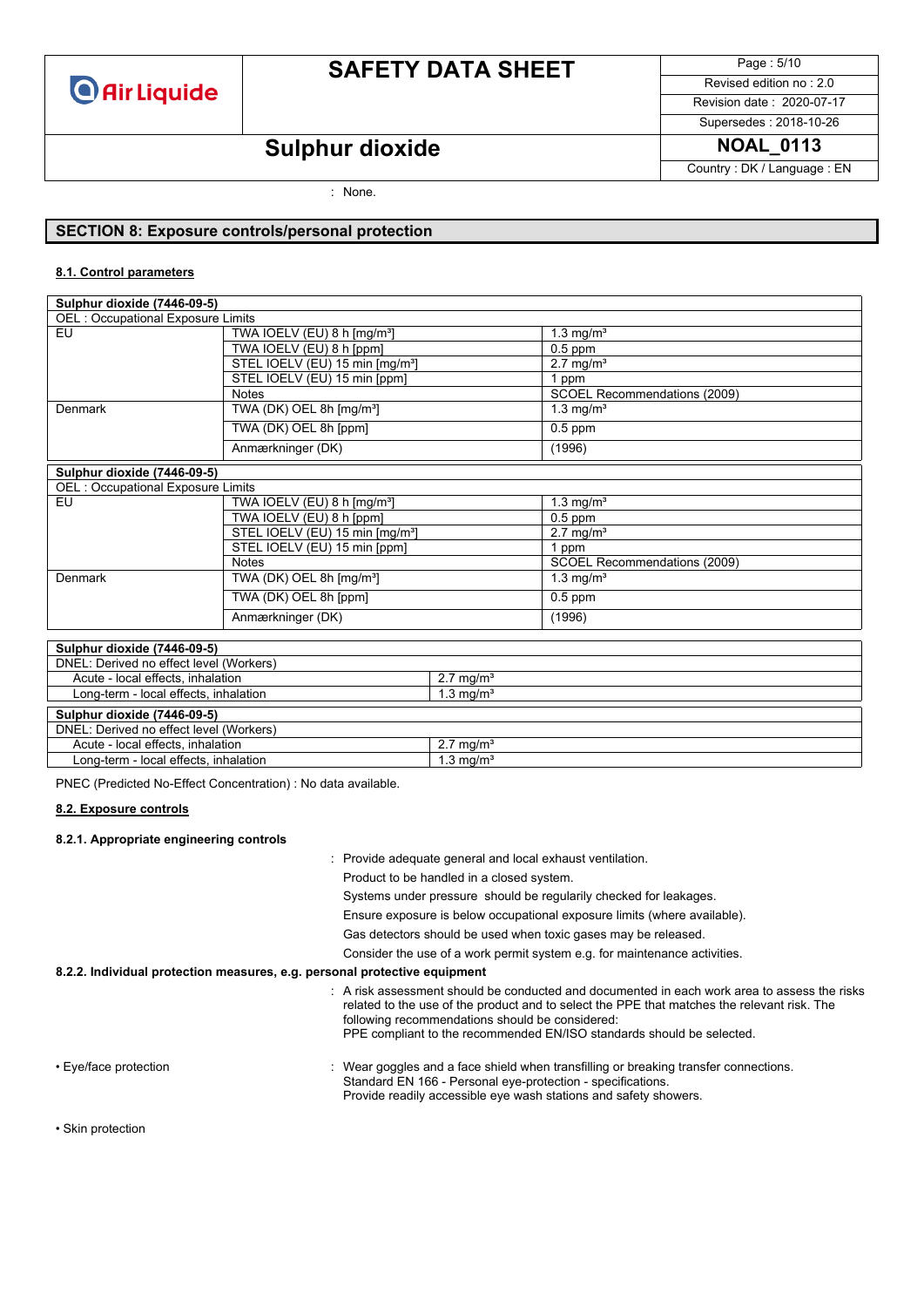**O** Air Liquide

# **SAFETY DATA SHEET**

Page : 6/10 Revised edition no : 2.0 Revision date : 2020-07-17 Supersedes : 2018-10-26

# **Sulphur dioxide NOAL\_0113**

|                          | Country: DK / Language: EN                                                                                                                                                                                                                                                                                                                                                                                                                                                                                                                                                                                                                                                                                                                                                                                                                            |  |
|--------------------------|-------------------------------------------------------------------------------------------------------------------------------------------------------------------------------------------------------------------------------------------------------------------------------------------------------------------------------------------------------------------------------------------------------------------------------------------------------------------------------------------------------------------------------------------------------------------------------------------------------------------------------------------------------------------------------------------------------------------------------------------------------------------------------------------------------------------------------------------------------|--|
| - Hand protection        | : Wear working gloves when handling gas containers.                                                                                                                                                                                                                                                                                                                                                                                                                                                                                                                                                                                                                                                                                                                                                                                                   |  |
|                          | Standard EN 388 - Protective gloves against mechanical risk.                                                                                                                                                                                                                                                                                                                                                                                                                                                                                                                                                                                                                                                                                                                                                                                          |  |
|                          | Wear cold insulating gloves when transfilling or breaking transfer connections.                                                                                                                                                                                                                                                                                                                                                                                                                                                                                                                                                                                                                                                                                                                                                                       |  |
|                          | Standard EN 511 - Cold insulating gloves.                                                                                                                                                                                                                                                                                                                                                                                                                                                                                                                                                                                                                                                                                                                                                                                                             |  |
|                          | Wear chemically resistant protective gloves.                                                                                                                                                                                                                                                                                                                                                                                                                                                                                                                                                                                                                                                                                                                                                                                                          |  |
|                          | Standard EN 374 - Protective gloves against chemicals.                                                                                                                                                                                                                                                                                                                                                                                                                                                                                                                                                                                                                                                                                                                                                                                                |  |
|                          | Chloroprene rubber (Neoprene®) (CR).                                                                                                                                                                                                                                                                                                                                                                                                                                                                                                                                                                                                                                                                                                                                                                                                                  |  |
| - Other                  | Keep suitable chemically resistant protective clothing readily available for emergency use.<br>Standard EN943-1 - Full protective suits against liquid, solid and gaseous chemicals.<br>Wear safety shoes while handling containers.<br>Standard EN ISO 20345 - Personal protective equipment - Safety footwear.                                                                                                                                                                                                                                                                                                                                                                                                                                                                                                                                      |  |
|                          |                                                                                                                                                                                                                                                                                                                                                                                                                                                                                                                                                                                                                                                                                                                                                                                                                                                       |  |
| • Respiratory protection | : Gas filters may be used if all surrounding conditions e.g. type and concentration of the<br>contaminant(s) and duration of use are known.<br>Use gas filters with full face mask, where exposure limits may be exceeded for a short-term<br>period, e.g. connecting or disconnecting containers.<br>Recommended: Filter E (yellow).<br>Gas filters do not protect against oxygen deficiency.<br>Standard EN 14387 - Gas filter(s), combined filter(s) and standard EN136, full face masks.<br>Keep self contained breathing apparatus readily available for emergency use.<br>Self contained breathing apparatus is recommended, where unknown exposure may be<br>expected, e.g. during maintenance activities on installation systems.<br>Standard EN 137 - Self-contained open-circuit compressed air breathing apparatus with full<br>face mask. |  |
| • Thermal hazards        | : None in addition to the above sections.                                                                                                                                                                                                                                                                                                                                                                                                                                                                                                                                                                                                                                                                                                                                                                                                             |  |
|                          |                                                                                                                                                                                                                                                                                                                                                                                                                                                                                                                                                                                                                                                                                                                                                                                                                                                       |  |

#### **8.2.3. Environmental exposure controls**

: Refer to local regulations for restriction of emissions to the atmosphere. See section 13 for specific methods for waste gas treatment.

### **SECTION 9: Physical and chemical properties**

#### **9.1. Information on basic physical and chemical properties**

|  |  | Appearance |
|--|--|------------|
|--|--|------------|

| Physical state at 20°C / 101.3kPa<br>٠          | : Gas.                                                                |
|-------------------------------------------------|-----------------------------------------------------------------------|
| Colour<br>$\bullet$                             | Colourless.                                                           |
| Odour                                           | Pungent.                                                              |
| Odour threshold                                 | Odour threshold is subjective and inadequate to warn of overexposure. |
| pH value                                        | If dissolved in water pH-value will be affected.                      |
| Molar mass                                      | 64 g/mol                                                              |
| Melting point                                   | : $-75.5\degree$ C                                                    |
| Boiling point                                   | $: -10 °C$                                                            |
| Flash point                                     | Not applicable for gases and gas mixtures.                            |
| Critical temperature [°C]                       | : 158 °C                                                              |
| Evaporation rate (ether=1)                      | : Not applicable for gases and gas mixtures.                          |
| Flammability range                              | : Non flammable.                                                      |
| Vapour pressure [20°C]                          | $: 3.3 \text{ bar(a)}$                                                |
| Vapour pressure [50°C]                          | $: 8.4 \text{ bar(a)}$                                                |
| Relative density, gas (air=1)                   | : 2.3                                                                 |
| Relative density, liquid (water=1)              | : 1.5                                                                 |
| Solubility in water                             | Completely soluble.                                                   |
| Partition coefficient n-octanol/water [log Kow] | : Not applicable for inorganic products.                              |
| Auto-ignition temperature                       | Non flammable.                                                        |
| Decomposition point [°C]                        | Not applicable.                                                       |
| Viscosity [20°C]                                | No reliable data available.                                           |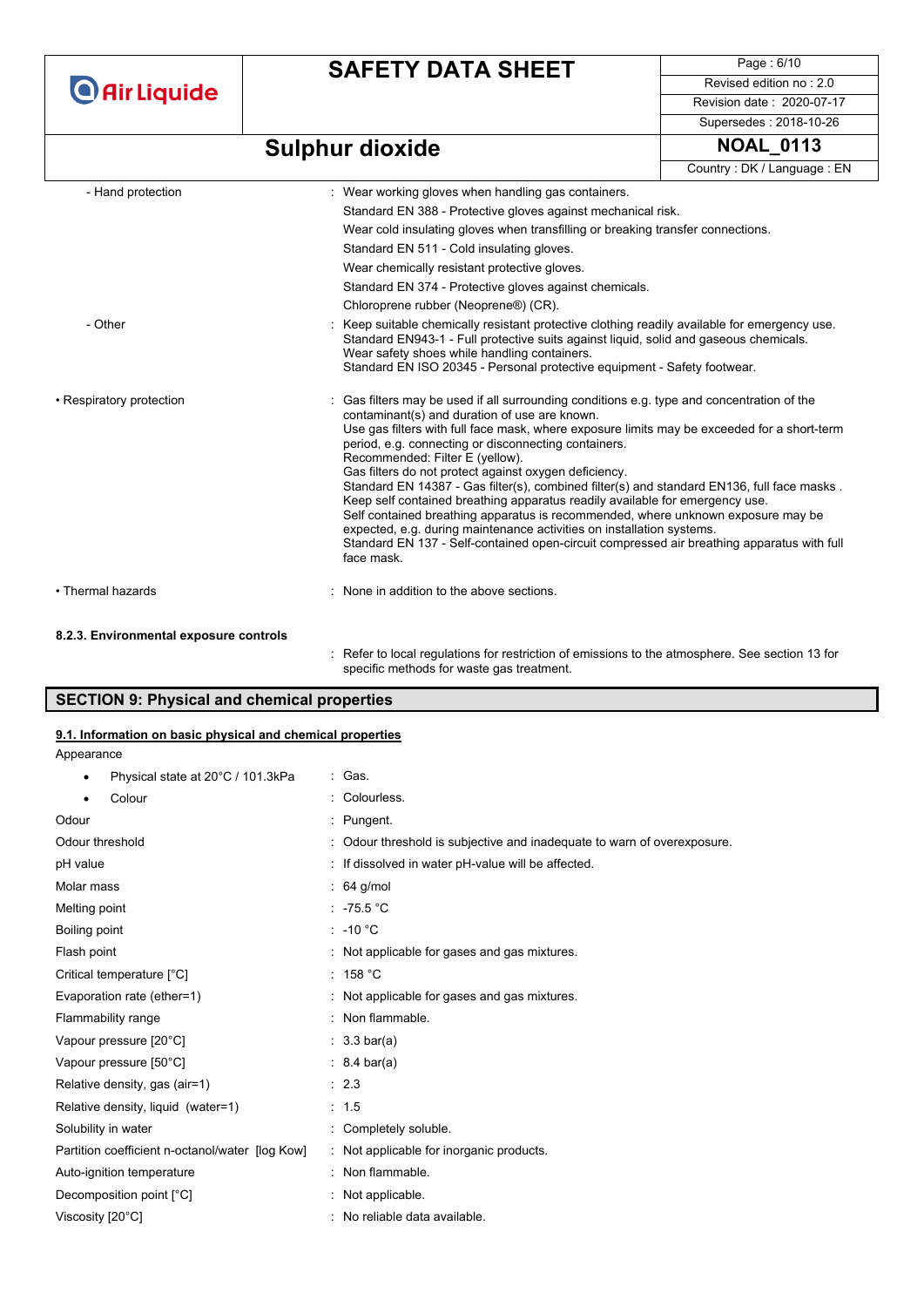|                                             | <b>SAFETY DATA SHEET</b>                                                                                | Page: 7/10                 |
|---------------------------------------------|---------------------------------------------------------------------------------------------------------|----------------------------|
| <b>O</b> Air Liquide                        |                                                                                                         | Revised edition no: 2.0    |
|                                             |                                                                                                         | Revision date: 2020-07-17  |
|                                             |                                                                                                         | Supersedes: 2018-10-26     |
|                                             | <b>Sulphur dioxide</b>                                                                                  | <b>NOAL 0113</b>           |
|                                             |                                                                                                         | Country: DK / Language: EN |
| <b>Explosive Properties</b>                 | : Not applicable.                                                                                       |                            |
| <b>Oxidising Properties</b>                 | : Not applicable.                                                                                       |                            |
| 9.2. Other information                      |                                                                                                         |                            |
| Other data                                  | Gas/vapour heavier than air. May accumulate in confined spaces, particularly at or below                |                            |
|                                             | ground level.                                                                                           |                            |
| <b>SECTION 10: Stability and reactivity</b> |                                                                                                         |                            |
|                                             |                                                                                                         |                            |
| 10.1. Reactivity                            |                                                                                                         |                            |
|                                             | : No reactivity hazard other than the effects described in sub-sections below.                          |                            |
| 10.2. Chemical stability                    | : Stable under normal conditions.                                                                       |                            |
|                                             |                                                                                                         |                            |
| 10.3. Possibility of hazardous reactions    | : None.                                                                                                 |                            |
|                                             |                                                                                                         |                            |
| 10.4. Conditions to avoid                   |                                                                                                         |                            |
|                                             | : Avoid moisture in installation systems.                                                               |                            |
| 10.5. Incompatible materials                |                                                                                                         |                            |
|                                             | Reacts with water to form corrosive acids.<br>May react violently with alkalis.                         |                            |
|                                             | Reacts with most metals in the presence of moisture, liberating hydrogen, an extremely                  |                            |
|                                             | flammable gas.                                                                                          |                            |
|                                             | With water causes rapid corrosion of some metals.                                                       |                            |
|                                             | Moisture.                                                                                               |                            |
|                                             | For additional information on compatibility refer to ISO 11114.                                         |                            |
| 10.6. Hazardous decomposition products      |                                                                                                         |                            |
|                                             | Under normal conditions of storage and use, hazardous decomposition products should not be<br>produced. |                            |

### **SECTION 11: Toxicological information**

| 11.1. Information on toxicological effects |  |  |  |
|--------------------------------------------|--|--|--|
|--------------------------------------------|--|--|--|

**Acute toxicity** : Toxic if inhaled.

Delayed fatal pulmonary oedema possible.

| LC50 inhalation rat (ppm)         | 1260 ppm/4h                                                                  |
|-----------------------------------|------------------------------------------------------------------------------|
| Sulphur dioxide (7446-09-5)       |                                                                              |
| LC50 inhalation rat (ppm)         | 1260 ppm/4h                                                                  |
| Skin corrosion/irritation         | : Causes severe skin burns and eye damage.                                   |
| Serious eye damage/irritation     | : Causes serious eye damage.                                                 |
| Respiratory or skin sensitisation | : No known effects from this product.                                        |
| Germ cell mutagenicity            | : No known effects from this product.                                        |
| Carcinogenicity                   | : No known effects from this product.                                        |
| <b>Reproductive toxicity</b>      | : No known effects from this product.<br>No known effects from this product. |
| <b>STOT-single exposure</b>       | : Severe corrosion to the respiratory tract at high concentrations.          |
| <b>STOT-repeated exposure</b>     | : No known effects from this product.                                        |
| <b>Aspiration hazard</b>          | : Not applicable for gases and gas mixtures.                                 |

## **SECTION 12: Ecological information**

### **12.1. Toxicity**

Assessment : Classification criteria are not met.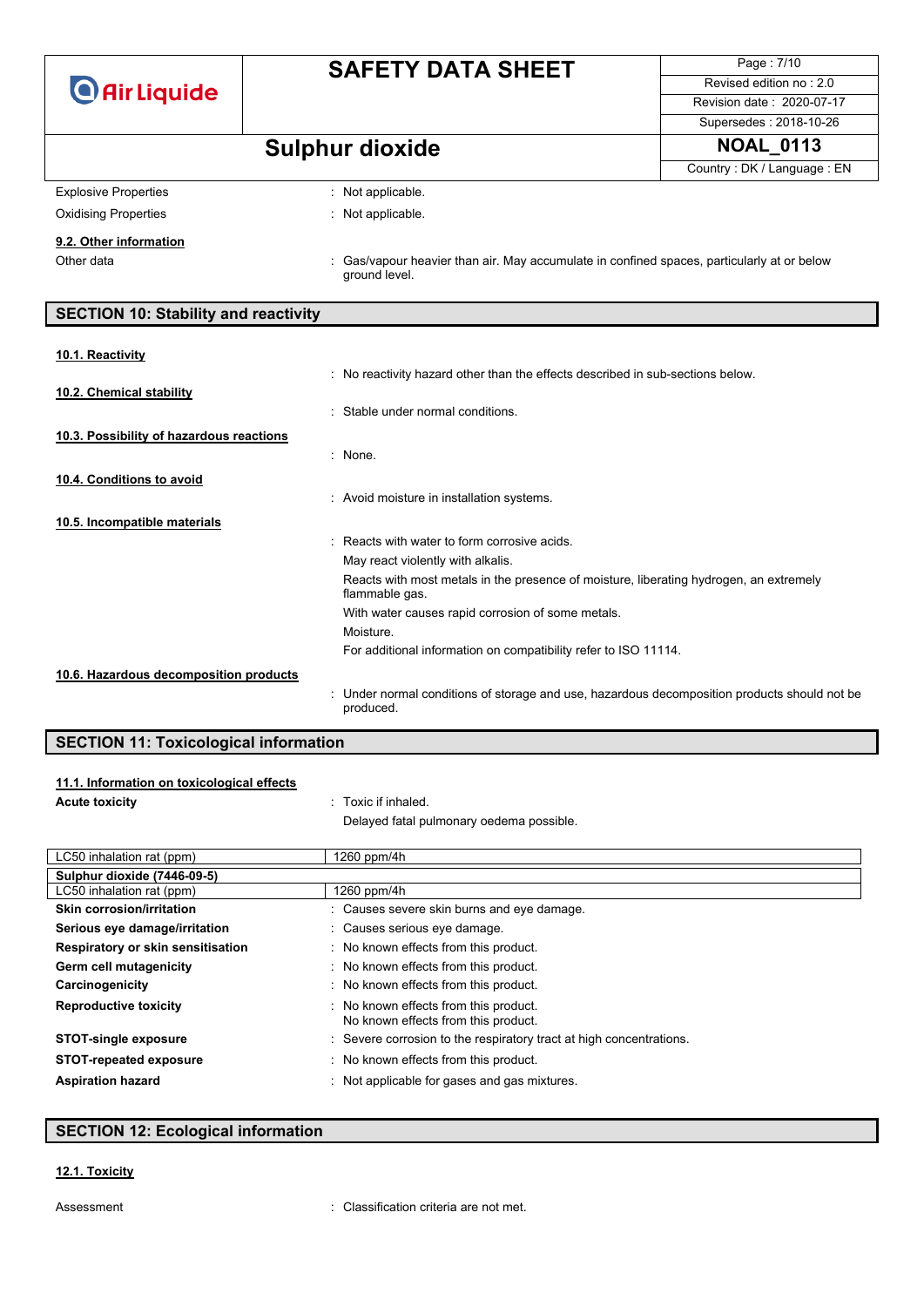

# **SAFETY DATA SHEET**

Page : 8/10 Revised edition no : 2.0 Revision date : 2020-07-17 Supersedes : 2018-10-26

Country : DK / Language : EN

# **Sulphur dioxide NOAL\_0113**

| EC50 48h - Daphnia magna [mg/l]            | $: 89$ mg/l                                                                                                                       |
|--------------------------------------------|-----------------------------------------------------------------------------------------------------------------------------------|
| EC50 72h - Algae [mg/l]                    | : $48.1 \text{ mq/l}$                                                                                                             |
| LC50 96 h - Fish [mg/l]                    | : No data available.                                                                                                              |
| 12.2. Persistence and degradability        |                                                                                                                                   |
| Assessment                                 | : Not applicable for inorganic products.                                                                                          |
| 12.3. Bioaccumulative potential            |                                                                                                                                   |
| Assessment                                 | : Product is an inorganic gas with a low potential to bioaccumulate in aquatic species.                                           |
| 12.4. Mobility in soil                     |                                                                                                                                   |
| Assessment                                 | : Because of its high volatility, the product is unlikely to cause ground or water pollution.<br>Partition into soil is unlikely. |
| 12.5. Results of PBT and vPvB assessment   |                                                                                                                                   |
| Assessment                                 | : Not classified as PBT or vPvB.                                                                                                  |
| 12.6. Other adverse effects                |                                                                                                                                   |
| Other adverse effects                      | : May cause pH changes in aqueous ecological systems.                                                                             |
| Effect on the ozone layer                  | : None.                                                                                                                           |
| Effect on global warming                   | : No known effects from this product.                                                                                             |
|                                            |                                                                                                                                   |
| <b>SECTION 13: Disposal considerations</b> |                                                                                                                                   |
|                                            |                                                                                                                                   |

| 13.1. Waste treatment methods                                                         |                                                                                                                                                       |
|---------------------------------------------------------------------------------------|-------------------------------------------------------------------------------------------------------------------------------------------------------|
|                                                                                       | Contact supplier if quidance is required.                                                                                                             |
|                                                                                       | Must not be discharged to atmosphere.                                                                                                                 |
|                                                                                       | Gas may be scrubbed in alkaline solution under controlled conditions to avoid violent reaction.                                                       |
|                                                                                       | Ensure that the emission levels from local regulations or operating permits are not exceeded.                                                         |
|                                                                                       | Refer to the EIGA code of practice Doc.30 "Disposal of Gases", downloadable at<br>http://www.eiga.org for more guidance on suitable disposal methods. |
|                                                                                       | Return unused product in original container to supplier.                                                                                              |
| List of hazardous waste codes (from<br>Commission Decision 2000/532/EC as<br>amended) | $\div$ 16 05 04 $^{\star}$ : Gases in pressure containers (including halons) containing hazardous substances.                                         |
| 13.2. Additional information                                                          |                                                                                                                                                       |
|                                                                                       | : External treatment and disposal of waste should comply with applicable local and/or national<br>regulations.                                        |

### **SECTION 14: Transport information**

### **14.1. UN number**

| UN-No.                                | : 1079          |
|---------------------------------------|-----------------|
| 14.2. UN proper shipping name         |                 |
| Transport by road/rail (ADR/RID)      | SULPHUR DIOXIDE |
| Transport by air (ICAO-TI / IATA-DGR) | Sulphur dioxide |
| Transport by sea (IMDG)               | SULPHUR DIOXIDE |
| 14.3. Transport hazard class(es)      |                 |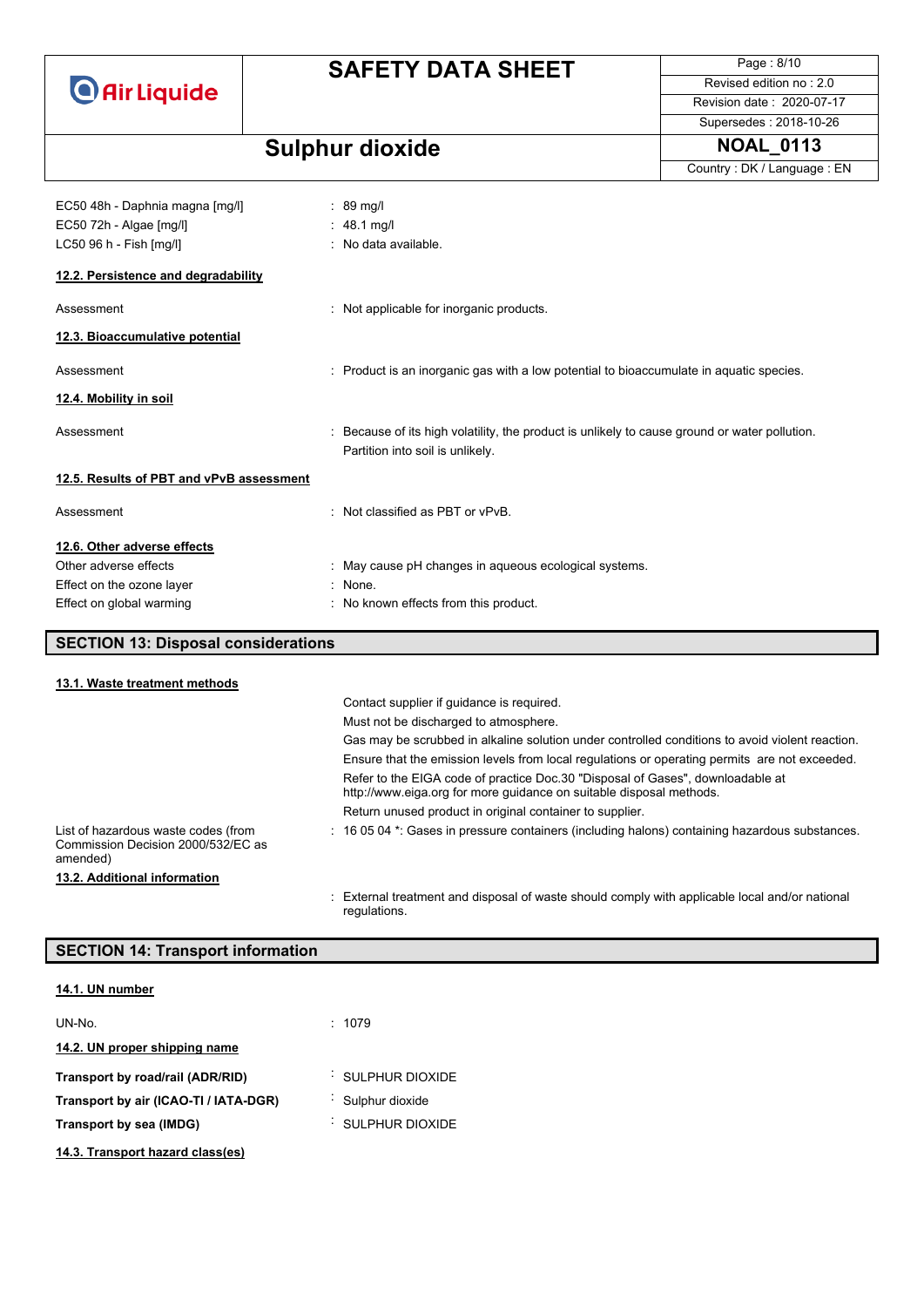

# **SAFETY DATA SHEET**

Page : 9/10 Revised edition no : 2.0 Revision date : 2020-07-17

# **Sulphur dioxide NOAL\_0113**

Supersedes : 2018-10-26 Country : DK / Language : EN

| Labelling                             |                                                                                                                                                              |
|---------------------------------------|--------------------------------------------------------------------------------------------------------------------------------------------------------------|
|                                       | 2.3 : Toxic gases.                                                                                                                                           |
|                                       | 8 : Corrosive substances.                                                                                                                                    |
| Transport by road/rail (ADR/RID)      |                                                                                                                                                              |
| Class                                 | $\therefore$ 2.                                                                                                                                              |
| Classification code                   | : 2TC.                                                                                                                                                       |
| Hazard identification number          | : 268.                                                                                                                                                       |
| <b>Tunnel Restriction</b>             | : C/D - Tank carriage : Passage forbidden through tunnels of category C, D and E. Other<br>carriage : Passage forbidden through tunnels of category D and E. |
| <b>Transport by sea (IMDG)</b>        |                                                                                                                                                              |
| Class / Div. (Sub. risk(s))           | : 2.3(8)                                                                                                                                                     |
| Emergency Schedule (EmS) - Fire       | $: F-C.$                                                                                                                                                     |
| Emergency Schedule (EmS) - Spillage   | $\therefore$ S-U.                                                                                                                                            |
| 14.4. Packing group                   |                                                                                                                                                              |
| Transport by road/rail (ADR/RID)      | Not established.                                                                                                                                             |
| Transport by air (ICAO-TI / IATA-DGR) | Not established.                                                                                                                                             |
| Transport by sea (IMDG)               | Not established.                                                                                                                                             |
| 14.5. Environmental hazards           |                                                                                                                                                              |
| Transport by road/rail (ADR/RID)      | None.                                                                                                                                                        |
| Transport by air (ICAO-TI / IATA-DGR) | None.                                                                                                                                                        |
| Transport by sea (IMDG)               | None.                                                                                                                                                        |
| 14.6. Special precautions for user    |                                                                                                                                                              |
| <b>Packing Instruction(s)</b>         |                                                                                                                                                              |
| Transport by road/rail (ADR/RID)      | : P200.                                                                                                                                                      |
| Transport by air (ICAO-TI / IATA-DGR) |                                                                                                                                                              |
| Passenger and Cargo Aircraft          | Forbidden.                                                                                                                                                   |
| Cargo Aircraft only                   | Forbidden.                                                                                                                                                   |
| Transport by sea (IMDG)               | P200.                                                                                                                                                        |
| Special transport precautions         | : Avoid transport on vehicles where the load space is not separated from the driver's<br>compartment.                                                        |
|                                       | Ensure vehicle driver is aware of the potential hazards of the load and knows what to do in the<br>event of an accident or an emergency.                     |
|                                       | Before transporting product containers:                                                                                                                      |
|                                       | - Ensure there is adequate ventilation.                                                                                                                      |
|                                       | - Ensure that containers are firmly secured.                                                                                                                 |
|                                       | - Ensure valve is closed and not leaking.                                                                                                                    |
|                                       | - Ensure valve outlet cap nut or plug (where provided) is correctly fitted.                                                                                  |
|                                       | - Ensure valve protection device (where provided) is correctly fitted.                                                                                       |

### **14.7. Transport in bulk according to Annex II of Marpol and the IBC Code**

: Not applicable.

### **SECTION 15: Regulatory information**

**EU-Regulations 15.1. Safety, health and environmental regulations/legislation specific for the substance or mixture**